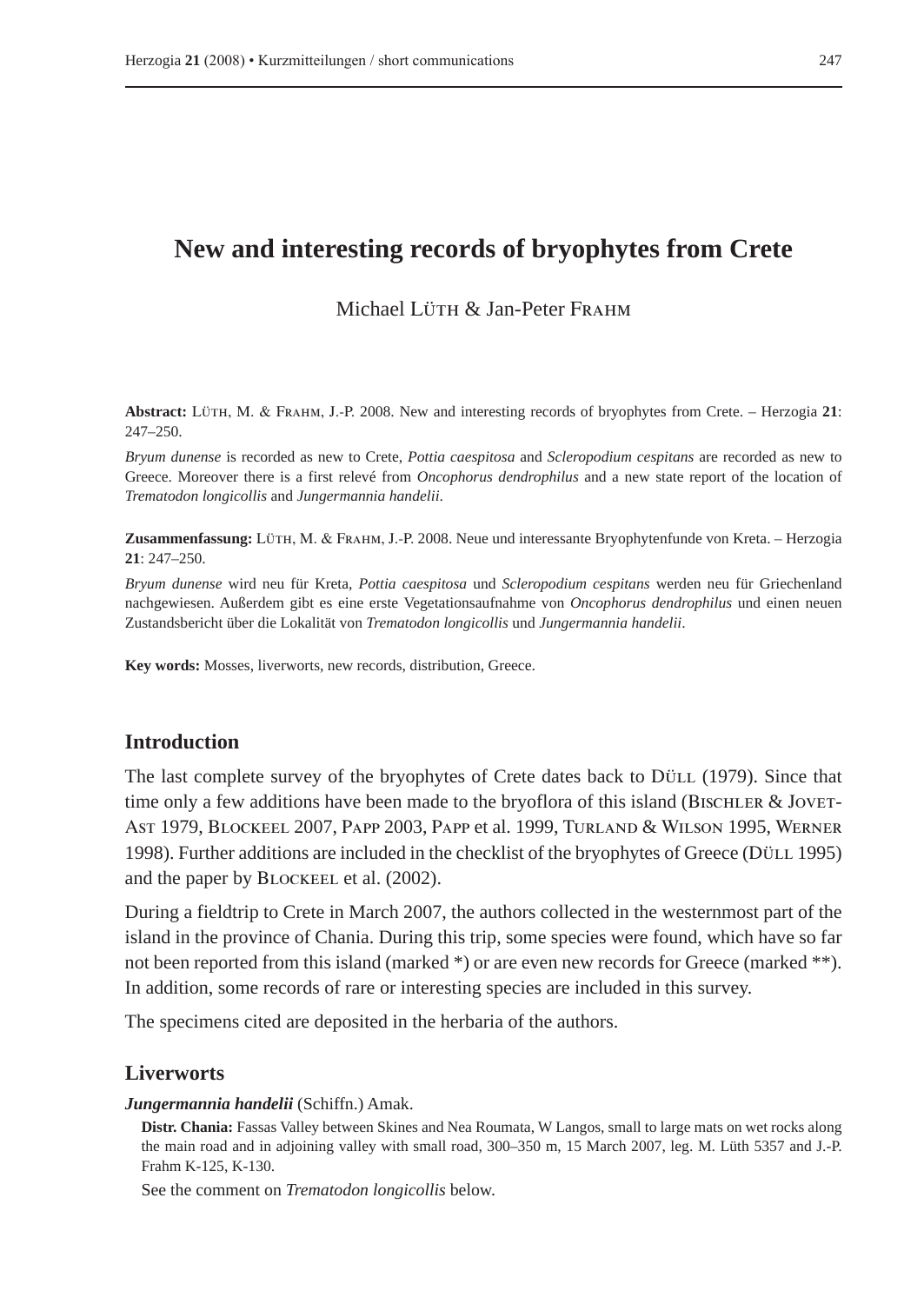# **Mosses**

#### \**Bryum dunense* A. J. E. Sm. & H. Whitehouse

**Distr. Chania:** Limni Kournas, on soil in an olive orchard, 50 m, 14 March 2007, leg. M. Lüth 5327; Fassas valley W Langos between Skines and Nea Roumata, frequent on rocks and slopes at roadside, 280–400 m, 14 March 2007, leg. M. Lüth 5333 and 5348; Along the road from Skines to Nea Roumata shortly before Nea Roumata, on roadside bank, 400 m, 15 March 2007, leg. M. Lüth 5360 & J.-P. Frahm K-252; Elafonisi, on soil in stony pasture near the coast, 10 m, 19 March 2007, leg. M. Lüth 5415.

So far, the species was known from Greece only from Sterea Ellas and the North East. It is the first record from Crete. *Bryum dunense* is known as a coastal species and accordingly, we found it on the coast of Elafonisi, but also in the mountains at 400 m altitude. This taxon is considered a synonym of *B. dichotomum* Hedw. in the new European check-list (HILL et al. 2006).

#### *Grimmia anodon* Bruch & Schimp.

**Distr. Chania:** Trail from Xyloskalo to Ginglios, on limestone rock in phrygana with scattered *Cupressus sempervirens* and *Acer sempervirens*, 1450 m, March 18, 2007, leg. J.-P. Frahm K-137.

Second record for Crete.

## *Leptobarbula berica* (De Not.) Schimp.

**Distr. Chania:** Limni Kournas, frequent and fruiting on limestone rocks around the lake, 50 m, March 14, 2007, leg. M. Lüth 5331 and J.-P. Frahm K-168.

Second record for Crete.

#### *Oncophorus dendrophilus* Hedderson & Blockeel

**Distr. Chania:** Samaria Gorge, close to chapel Agios Nikolaos, epiphytic on *Platanus* and on rotten logs beside river bed, 590 m, 16 March 2007, leg. M. Lüth 5385 and J.-P. Frahm K-143.

This species was recently described from the same locality (HEDDERSON  $&$  BLOCKEEL 2006), where Blockeel discovered it in 2004. Here is the first published photograph (Fig. 1) and the first relevé for this new species:

Stem base of *Platanus*, 12 dm<sup>2</sup>, cover bryophytes 70 %.

2 *Oncophorus dendrophilus*, 1 *Homalothecium sericeum*, 1 *Hypnum cupressiforme*, 2 *Leucodon sciuroides* var. *morensis*, 2 *Pterogonium gracile*, + *Orthotrichum rupestre*, 1 *Zygodon rupestris*  $(+)$  = single plant or a few single plants, cover <1 %, 1 = 1–5%, 2 = 5–25 %)

## \*\**Pottia caespitosa* (Brid.) Müll. Hal.

**Distr. Chania:** Elafonisi, on soil in stony pasture near the coast, 10 m, 19 March 2007, leg. M. Lüth 5412, det. M. Ahrens.

Scattered through S, C, and W Europe. First record for Greece.

#### \**Rhynchostegiella teneriffae* (Mont.) Dirkse & Bouman

**Distr. Chania:** Kefali, valley above Moni Chrissiskalitissas, spring and small waterfall near the road, 400 m, 20 March 2007, leg. J.-P. Frahm K-244.

According to Düll (1995) the only previous record is mentioned under the name of *R. teesdalei* and has to be verified.

#### \*\**Scleropodium cespitans* (Müll. Hal.) L.F. Koch

**Distr. Chania:** Agia Irina, small park at the beginning of the Agia Irini Gorge, on rocks beside stream, 600 m, 18 March 2007, leg. M. Lüth 5402, conf. M. Ahrens.

First record for Greece. It is mentioned from Crete in Düll (1995) as a very doubtful record of Baumgartner (1943). It could be sometimes difficult, to distinguish *S. cespitans* and *S. tourettii* (Brid.) L.F. Koch just by vegetative characters, because both are very variable. Luckily, we found both species together, and both with sporophytes, which happens only rarely. The nearly erect capsules of *S. cespitans* differ clear from the nearly horizontal capsules of *S. tourettii*.

## *Tortula virescens* (De Not.) De Not.

**Distr. Chania:** Prases near Nea Roumata, on old *Platanus* tree in village, 500 m, 15 March 2007, leg. J.-P. Frahm K-154. Second record for Crete.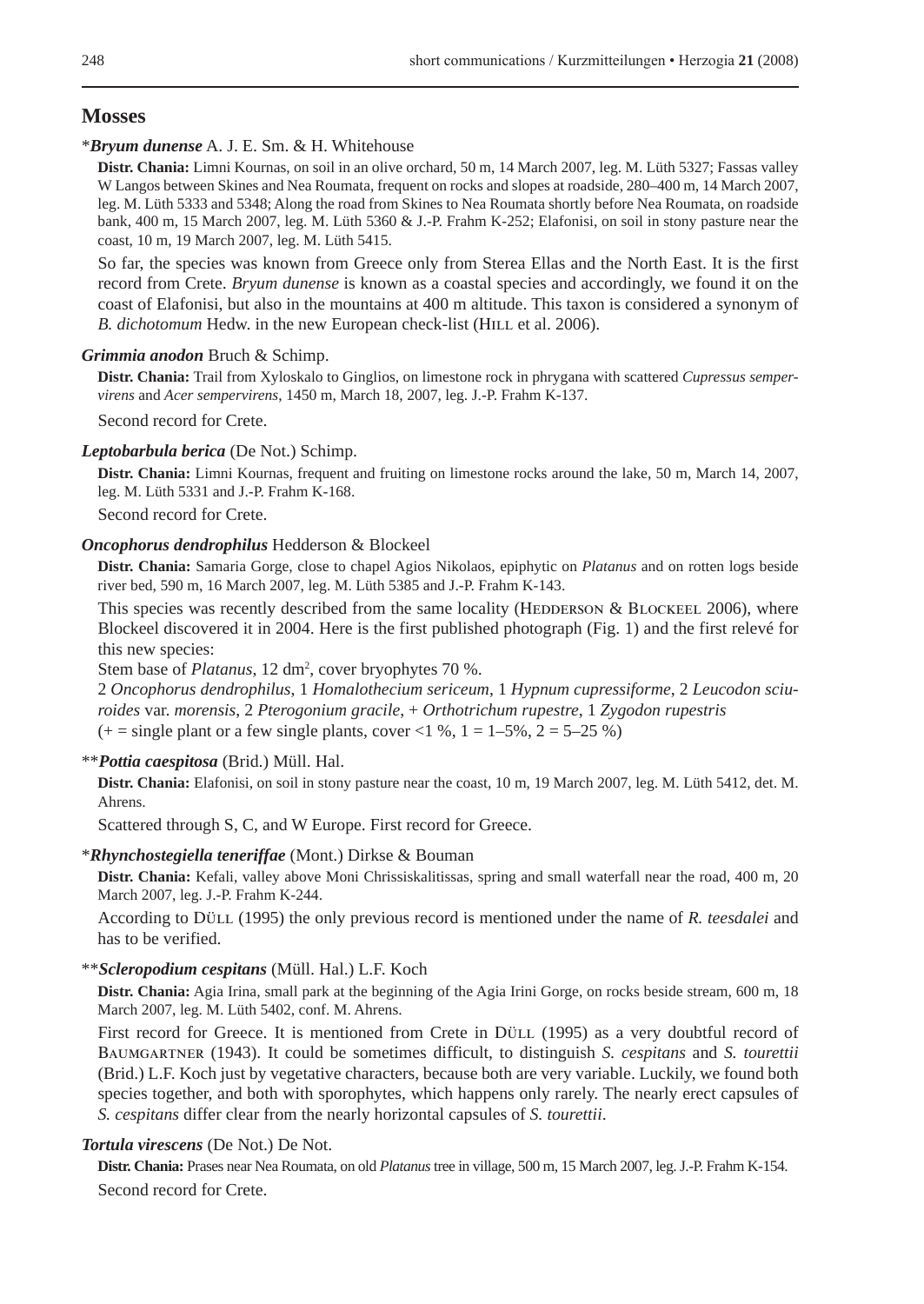

**Fig. 1**: *Oncophorus dendrophilus* on a stump of *Platanus* in the deep Samaria gorge.



**Fig. 2**: *Trematodon longicollis* on a wet roadside bank.

#### *Trematodon longicollis* Michx.

**Distr. Chania:** Fassas Valley between Skines and Nea Roumata, W Langos, adjoining valley with small road, small springs with seeping water, on wet roadside bank, 35°40'23''N/23°87'52''E, 350 m, 15 March 2007, leg. M. Lüth 5357 and J.-P. Frahm K-126, (Fig. 2).

This species was reported by GRADSTEIN (1971) from a single locality in the valley between Skines and Nea Roumata 250–300 m. This locality is famous for the occurrence of *Rhamphidium purpuratum* Mitt. and *Jungermannia handelii*, possible relicts from the Tertiary. This assumption is confirmed by the